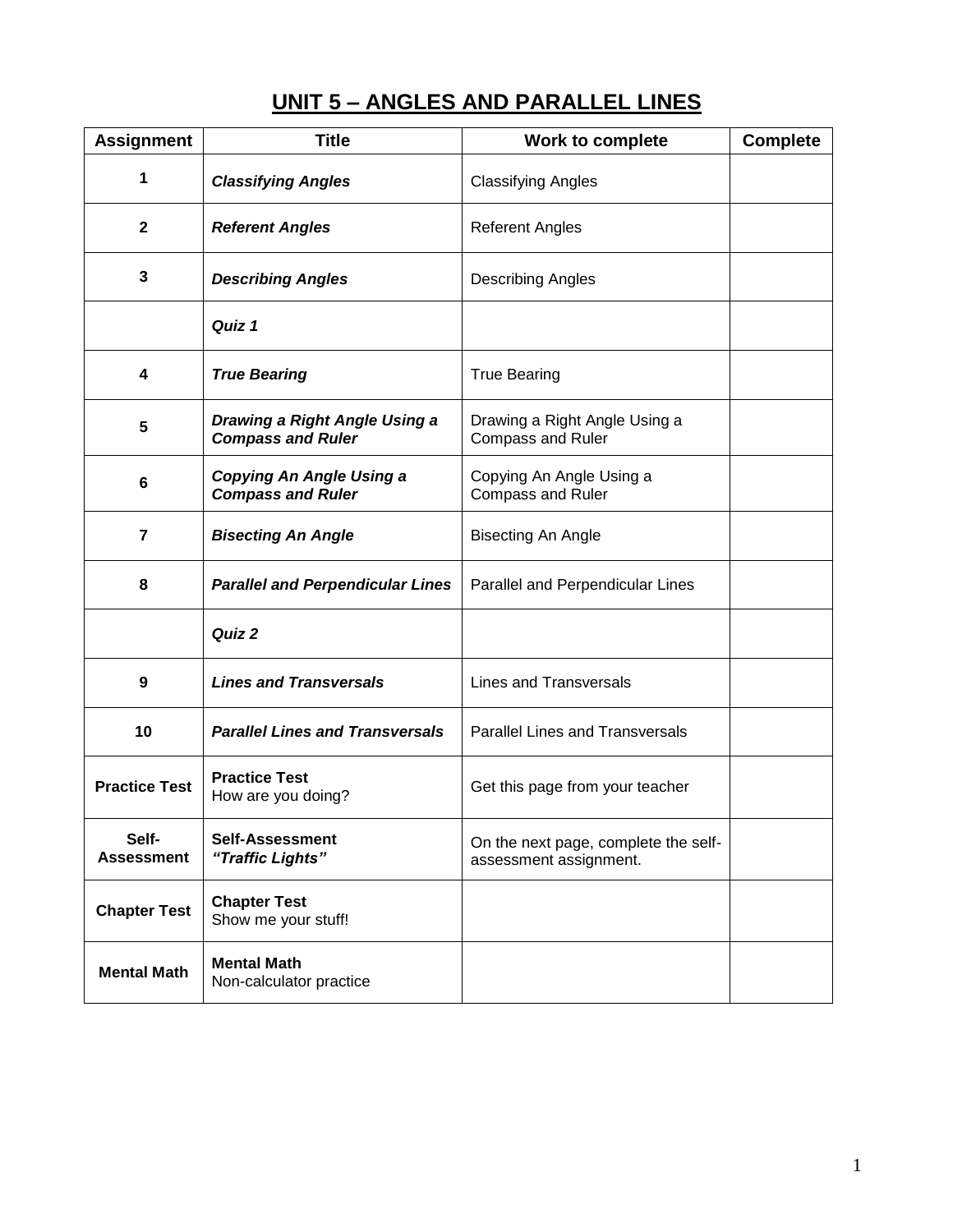### **Traffic Lights**

In the following chart, show how confident you feel about each statement by drawing one of the following:  $\mathfrak{D}, \mathfrak{D},$  or  $\mathfrak{D}$ . Then discuss this with your teacher **BEFORE** you write the test!

| <b>Statement</b>                                                                                                                                                                                                                        |  |  |
|-----------------------------------------------------------------------------------------------------------------------------------------------------------------------------------------------------------------------------------------|--|--|
| After completing this chapter;                                                                                                                                                                                                          |  |  |
| I can measure, and describe angles of various measures                                                                                                                                                                                  |  |  |
| I can draw to show the meaning the following types of angles:<br>acute, right, obtuse, straight, reflex                                                                                                                                 |  |  |
| I can draw and copy angles using a compass and ruler                                                                                                                                                                                    |  |  |
| I understand and can show the meaning of the terms<br>complementary and supplementary angles                                                                                                                                            |  |  |
| I can bisect angles using a protractor, or using a compass and<br>ruler                                                                                                                                                                 |  |  |
| I understand and can show the meaning of alternate interior<br>$\bullet$<br>angles, alternate exterior angles, corresponding angles,<br>vertically opposite angles, interior and exterior angles on the<br>same side of the transversal |  |  |
| I can determine whether or not lines are parallel using angles<br>and a transversal                                                                                                                                                     |  |  |

### **Vocabulary: Unit 5**

angle angle bisector angle referent acute angle alternate exterior angles alternate interior angles complementary angles corresponding angles obtuse angle parallel lines perpendicular lines reflex angle right angle straight angle supplementary angles transversal vertically opposite angles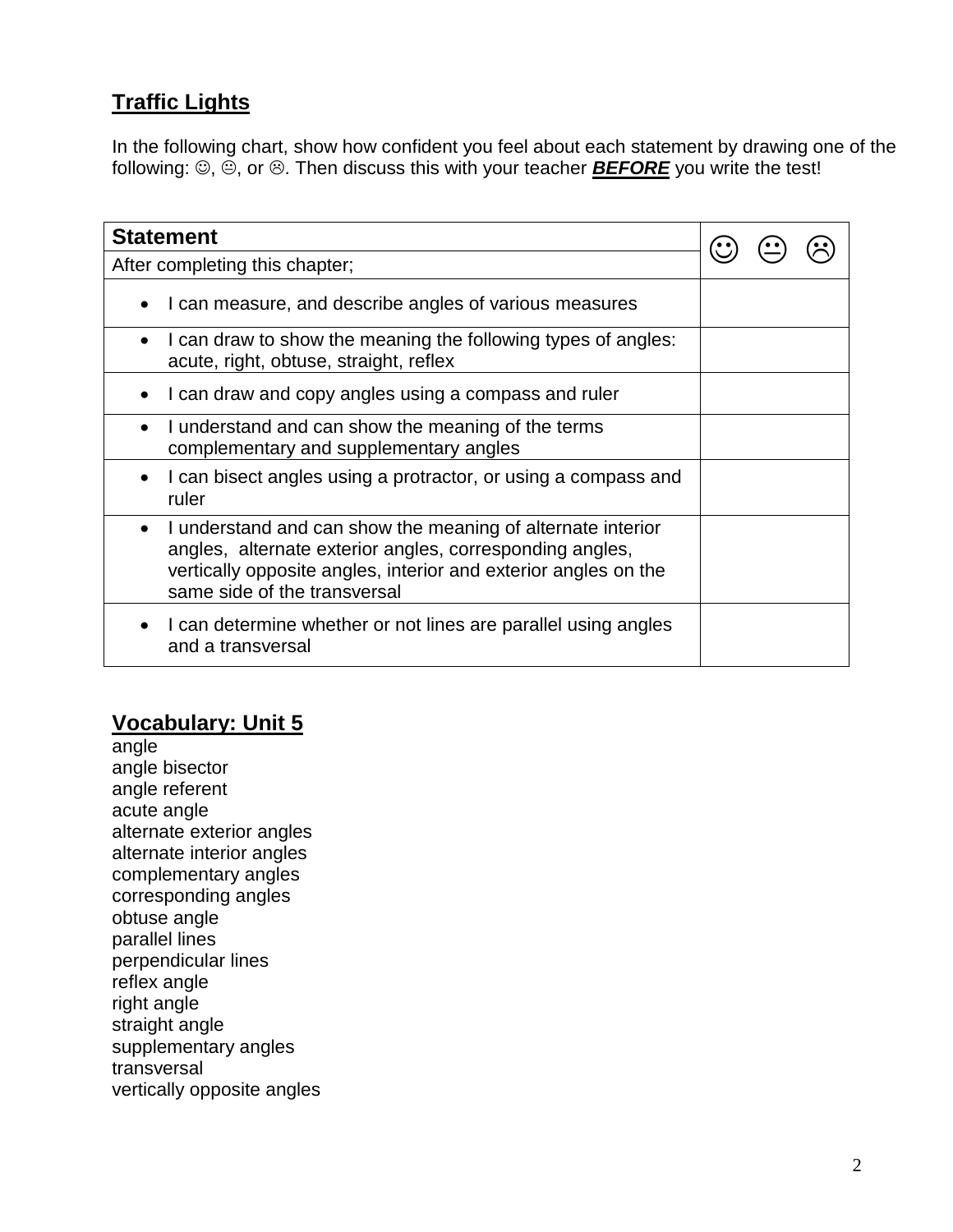### **CLASSIFYING ANGLES**

An **angle** is formed when two rays meet at a point called a **vertex**. For the purposes of this course, angles will always be measured in degrees, and can be measured with a protractor. There are 360<sup>0</sup> in a circle, and the angle measure you will be dealing with range from 0<sup>0</sup> to 360<sup>0</sup>. Once the angle is formed, it is possible to classify it by how many degrees it is as follows:

 $\frac{\textsf{Acute}}{\textsf{0}^0}$  angle – measure is between  $0^0$  and  $90^0$ **<u>Right</u>** angle – measure is exactly 90<sup>0</sup>; the two rays are perpendicular to each other  $\bm{\mathrm{Obtuse}}$  angle – measure is between  $90^0$  and 180 $^0$ **Straight** angle – measure is exactly  $180^\circ$  ${\rm Reflex}$  angle – measure is between 180 $^0$  and 360 $^0$ 

You will need to remember these terms and what they represent.

Example 1:

Identify the following angles.



Solution:

a) This is a right angle. Notice the symbol between the rays to indicate perpendicular.

- b) This is a straight angle.
- c) This is an obtuse angle.
- d) This is an acute angle.
- e) This is a reflex angle. Notice the circle and arrow indicating which angle is of interest.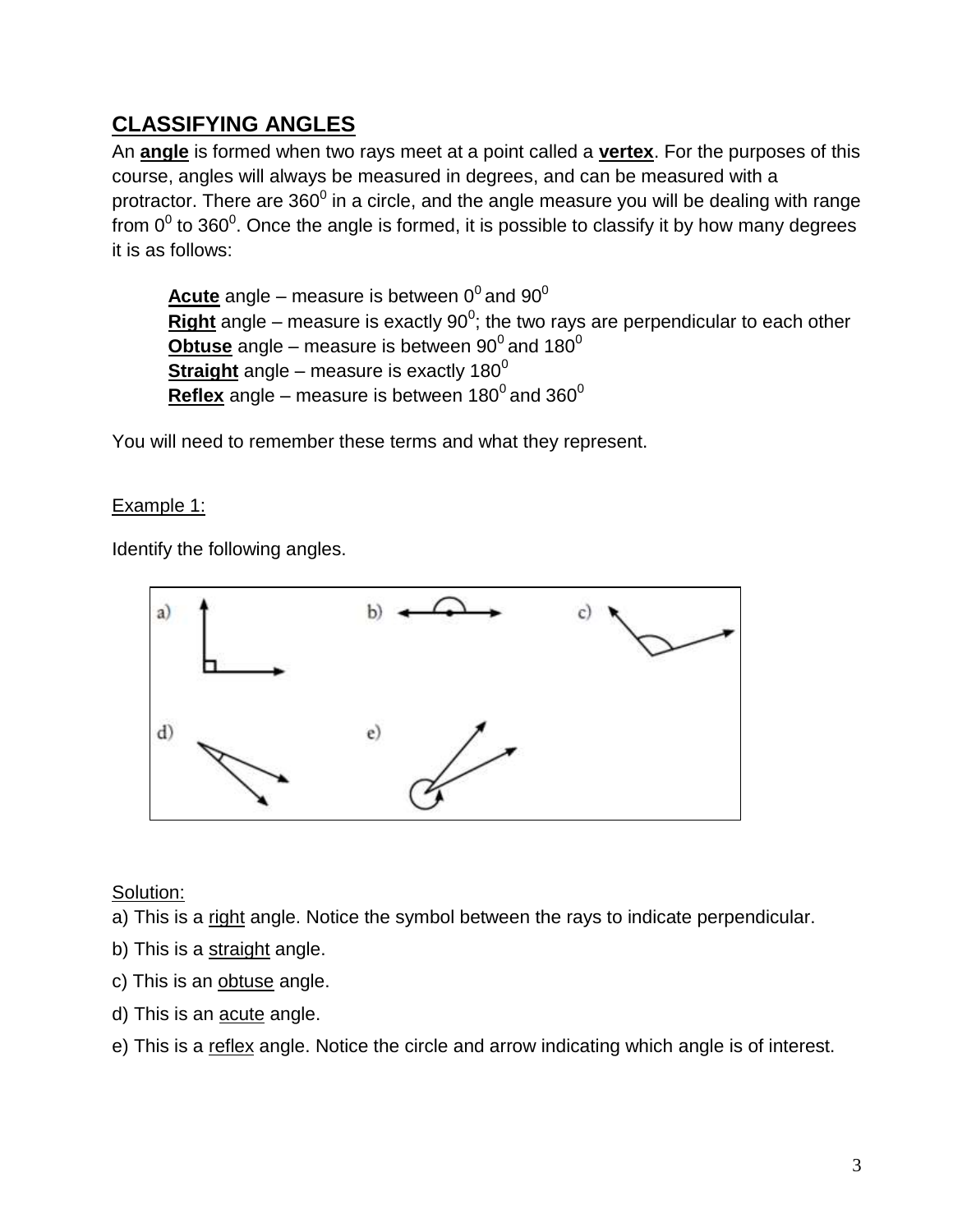# **ASSIGNMENT 1 – CLASSIFYING ANGLES**

1) Identify the type of angle indicated below.

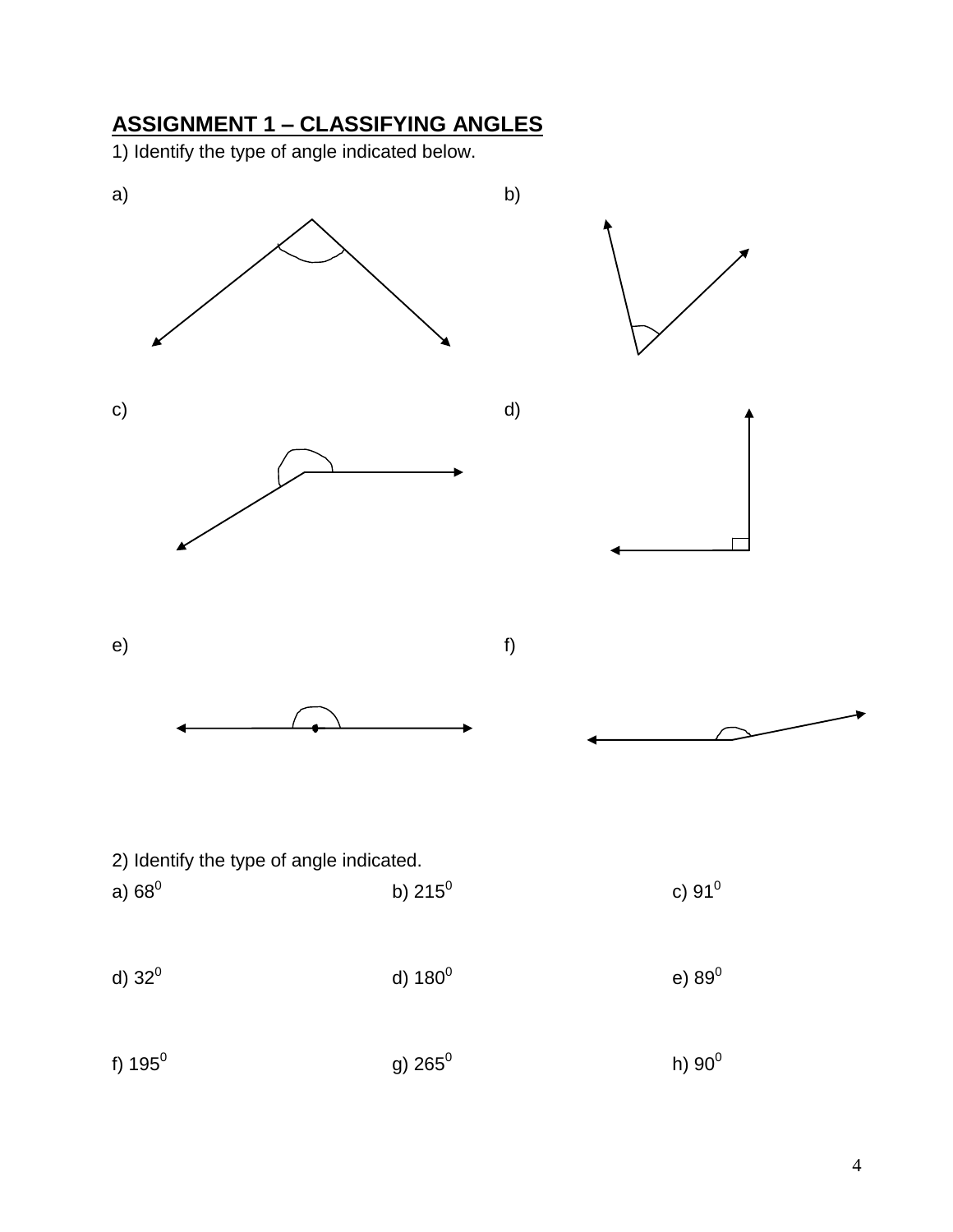### **REFERENT ANGLES**

In many jobs, people have to draw angles or estimate their measures. To estimate the size of an angle, you can use referent angles. Referent angles are angles that are easy to visualize. You can use these referents to determine the approximate size of a given angle.

These are the referent angles commonly used:



When looking at the referents, these are the things to keep in mind. A right angle of  $90^0$ has the rays perpendicular to each other. A 45<sup>0</sup> angle is about half of a right angle. The 30<sup>0</sup> angle and the 60<sup>0</sup> angle are each smaller than and bigger than the 45<sup>0</sup> angle. These referents can be combined with each other, or with a straight angle to estimate larger angles.

Example: Use the referent angles above to estimate the size of these angles. After estimating their size, use a protractor to accurately measure each angle.



#### Solution:

Angle A (  $\angle$  A) is slightly bigger than the 45<sup>0</sup> referent angle so it is about 50<sup>0</sup>.

Angle B (  $\angle$  B) is less than the 30<sup>0</sup> referent angle so it is about 20<sup>0</sup>.

Angle C (  $\angle$  C) is slightly smaller than a straight angle (180<sup>0</sup>) so it is about 170<sup>0</sup>.

The symbol used to say "angle" is  $\angle$  . So  $\angle$  P reads as angle P.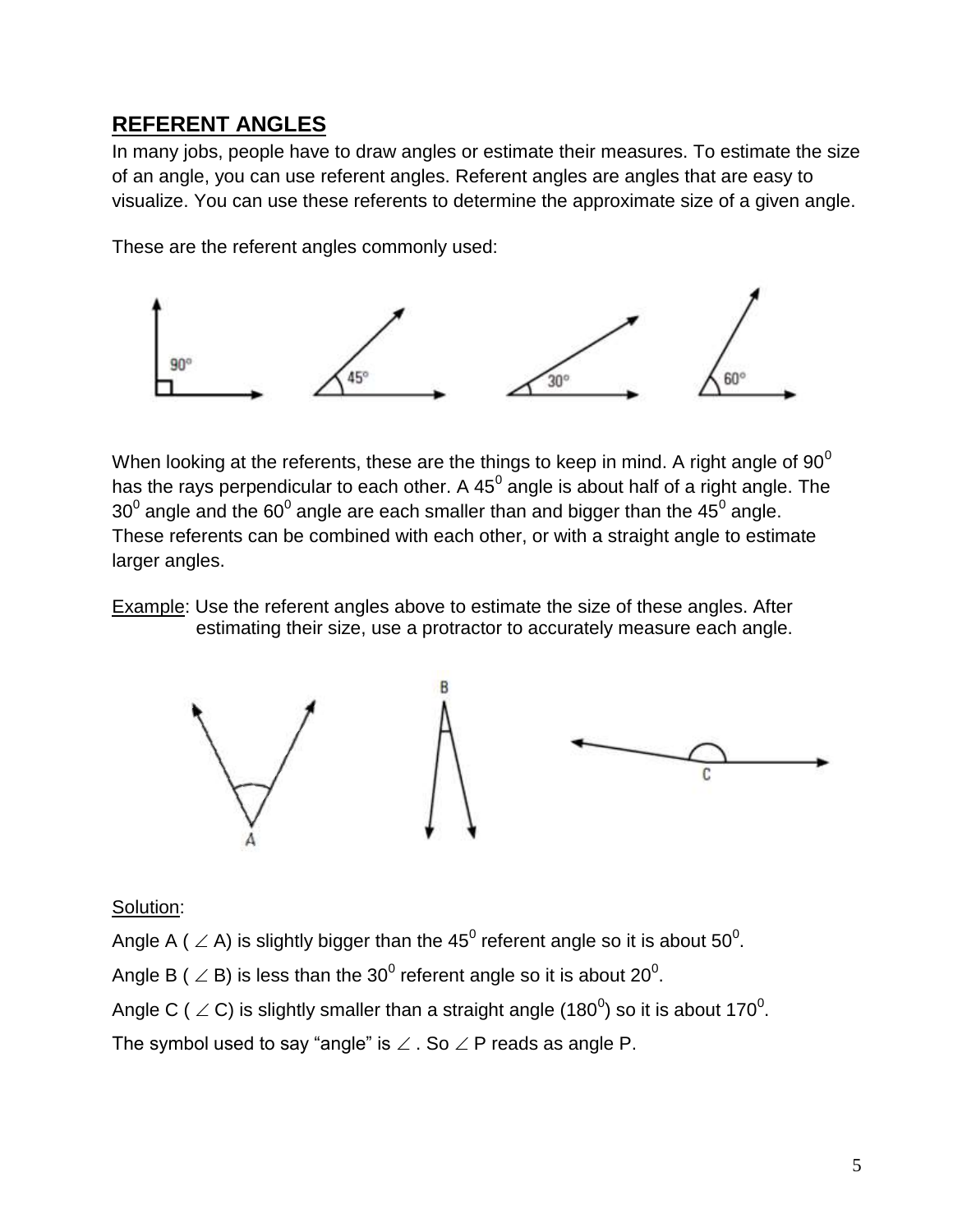# **ASSIGNMENT 2 – REFERENT ANGLES**

Use the referent angles to estimate the following angles.



3) What is the approximate angle of the railing on the stairs below?

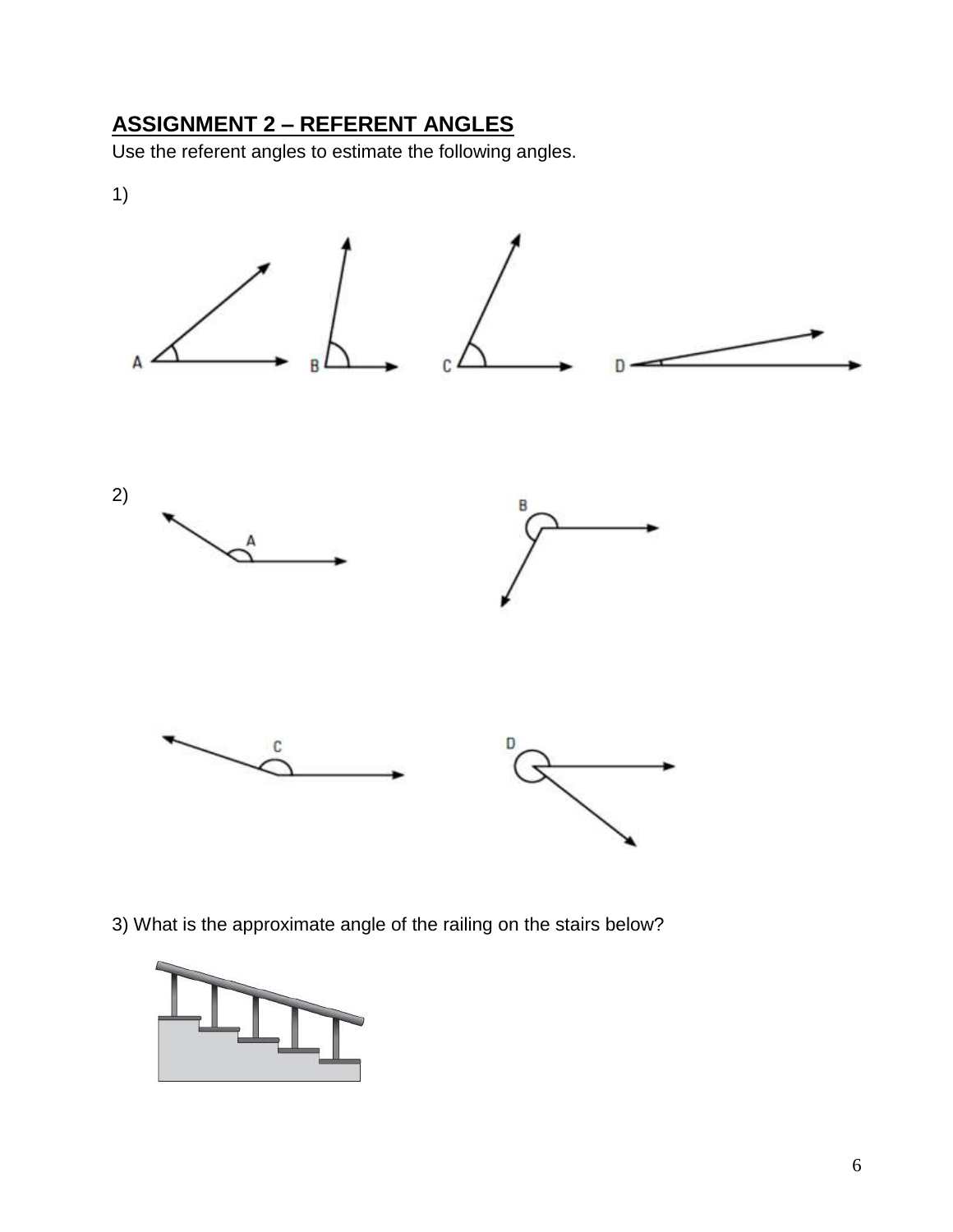### **DESCRIBING ANGLES**

Angles are often described in pairs. There are three terms you will need to be familiar with in order to do this; adjacent angles, complementary angles, and supplementary angles. **Adjacent angles** are angles that share a common vertex and a common ray as illustrated below.



**Complementary angles** are two angles that when added together total 90<sup>0</sup> as shown below.



**Supplementary angles** are two angles that when added together total 180<sup>0</sup> as shown below.



Finding the complement and supplement of an angle can be done by subtraction. However, not all angles will have a complement or supplement depending on their size. If an angle is greater than 90<sup>0</sup>, it will not have a complement, and if an angle is greater than  $180^0$ , it will not have a complement or a supplement

Example: Find the complement and supplement for each angle, if they exist. a) 75 $^{\circ}$ b)  $103^0$ c)  $300^0$ d)  $87^0$ 

Solution: To find the complement, subtract the angle from  $90^0$ . To find the supplement, subtract the angle from 180 $^0$ .

a) Complement: 90 $^0$  - 75 $^0$  = 15 $^0$  Supplement: 180 $^0$  - 75 $^0$  = 105 $^0$ 

b) Complement: does not exist Supplement: 180<sup>0</sup> - 103<sup>0</sup> = 77<sup>0</sup>

c) Complement: does not exist Supplement: does not exist

d) Complement: 90 $^0$  - 87 $^0$  = 3 $^0$  Supplement: 180 $^0$  - 87 $^0$  = 93 $^0$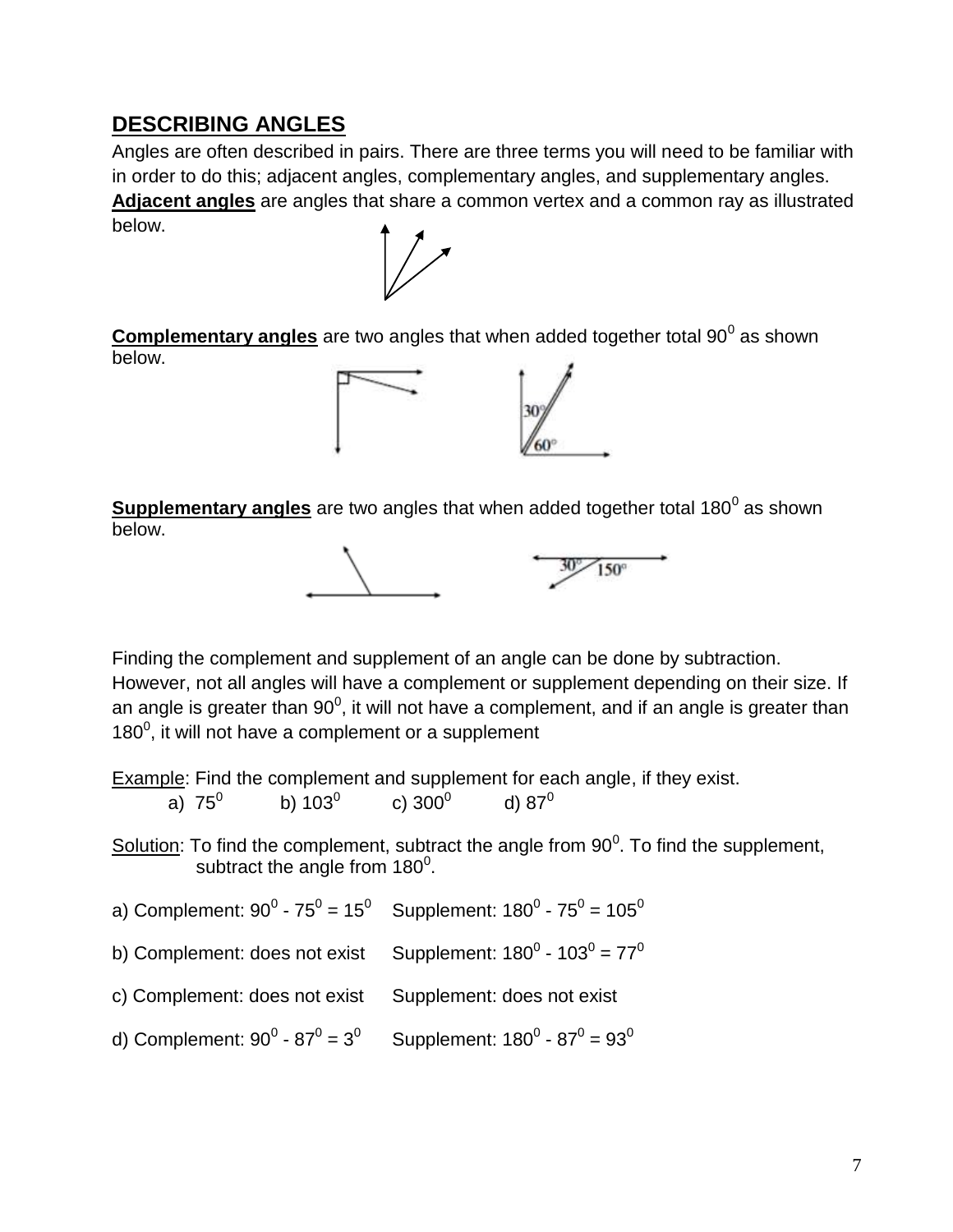# **ASSIGNMENT 3 – DESCRIBING ANGLES**

1) Complete the following chart. If an angle does not exist, write "N/A".

| Angle   | Complement to angle | Supplement to angle |
|---------|---------------------|---------------------|
| $53^0$  |                     |                     |
|         |                     | $121^0$             |
|         | $28^0$              |                     |
|         |                     | $67^\circ$          |
| $234^0$ |                     |                     |

2) Determine the size of the *x* in each diagram below. Write the answer in the angle.



**ASK YOUR TEACHER FOR UNIT QUIZ 1**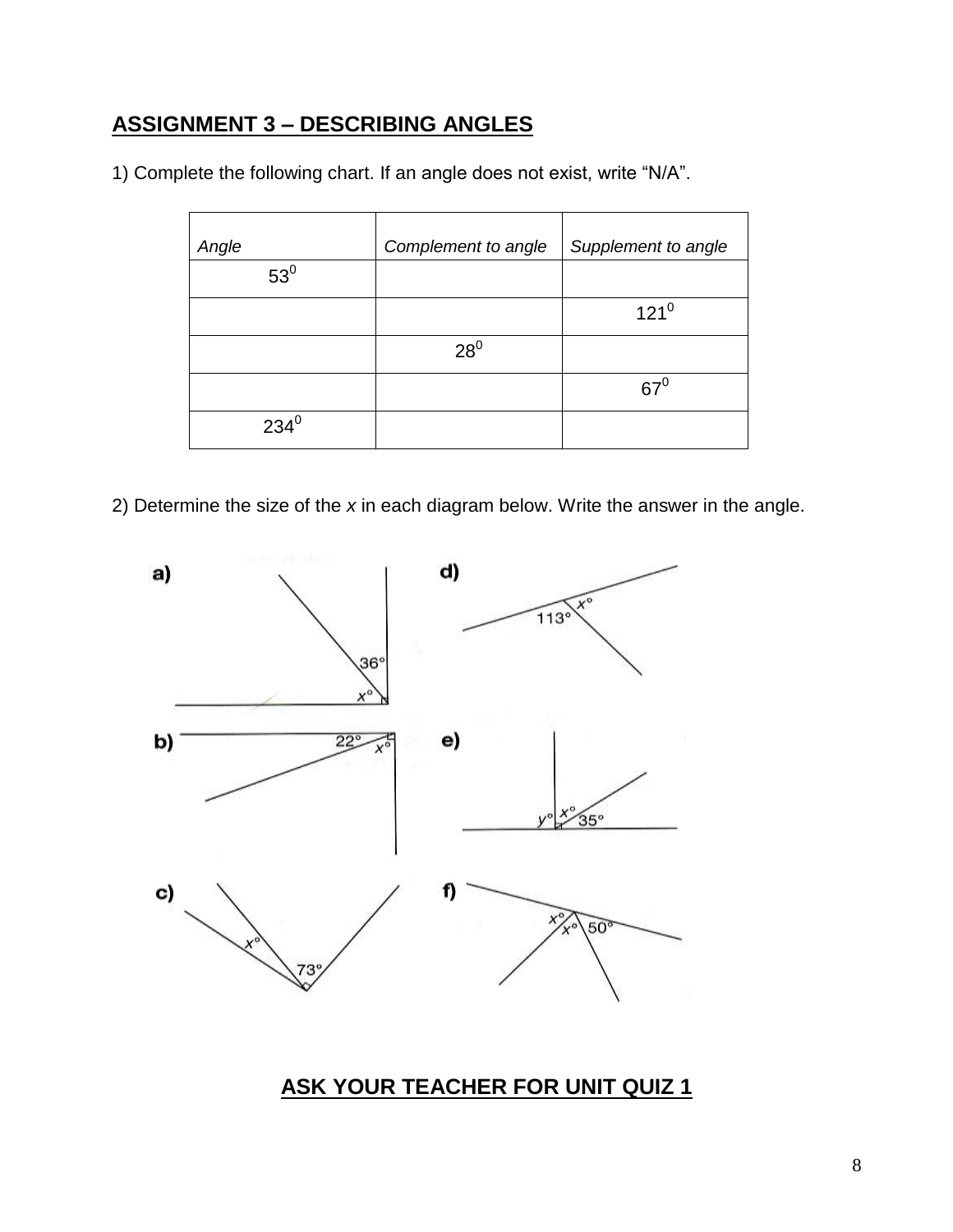### **TRUE BEARING**

In navigation and amp-making, people often measure angles from the vertical, or north. This angle, referred to as **true bearing**, is measured in a clockwise direction from a line pointing at north. Straight north has a bearing of  $0^0$ .

The compass rose is illustrated here. It shows many of the common bearings you might have heard of. You can see that east has a bearing of 90<sup>0</sup>, south has a bearing of 180<sup>0</sup>, and west has a bearing of 270 $^0$ . In between each of these cardinal directions, the bearings are half of the 90 $^0$ . So northeast (NE) has a bearing of 45<sup>0</sup> and SE has a bearing of 90<sup>0</sup> + 45<sup>0</sup> = 135<sup>0</sup>, and so on.

Each of the directions shown on this compass rose has a measure of 22.5<sup>0</sup>. Through addition and subtraction, all other bearings can be found.



Example: What is the true bearing of a boat heading southwest?

Solution:



A boat heading southwest is 45<sup>0</sup> past south. So its bearing is:

$$
180^0 + 45^0 = 225^0
$$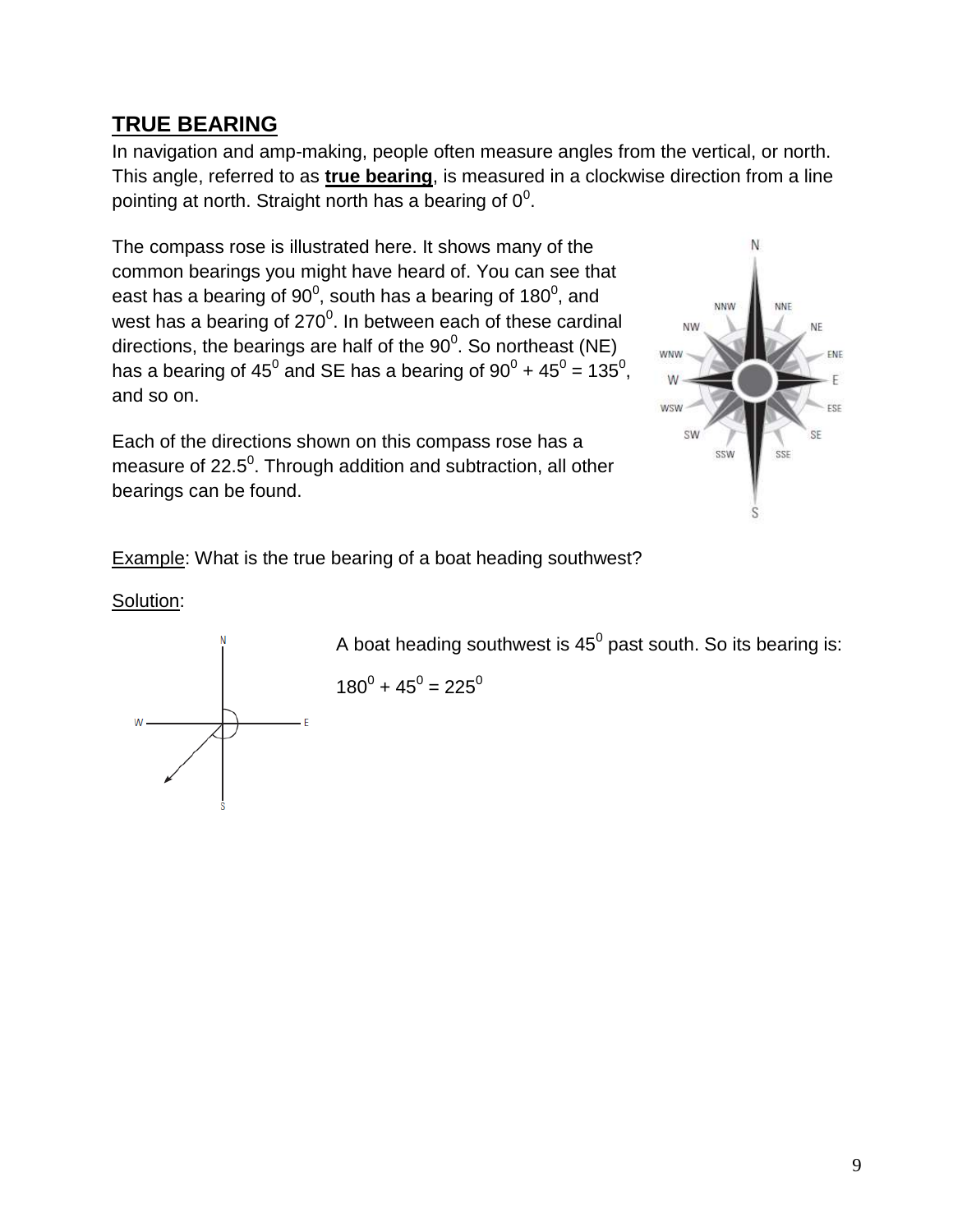# **ASSIGNMENT 4 – TRUE BEARING**

1) A car is travelling 25<sup>0</sup> south of straight east. What is its true bearing? Show any calculations.

2) What is the true bearing of a boat travelling north-northwest? Show any calculations.

3) A boat is travelling WSW. Show 2 ways to calculate its true bearing.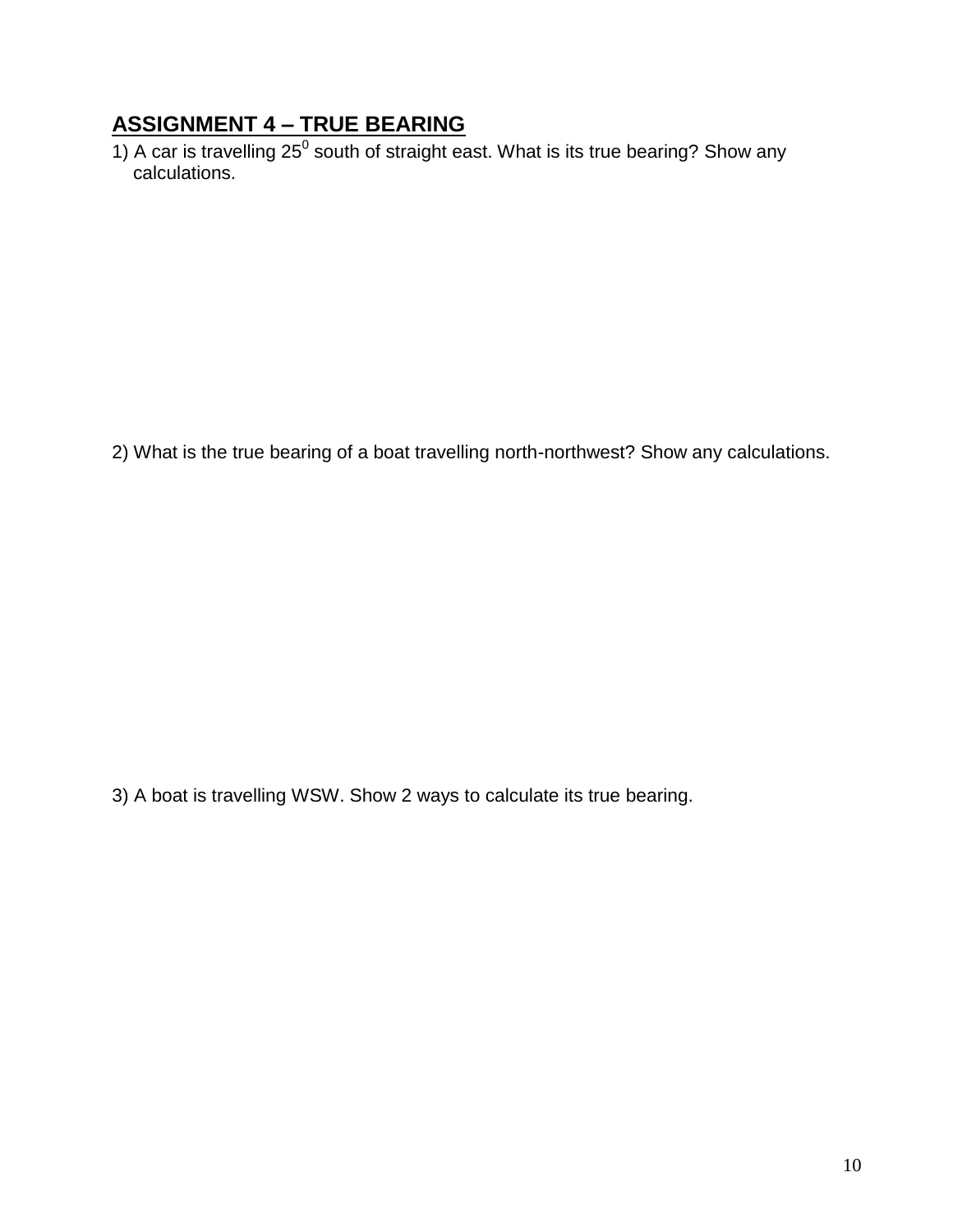# **DRAWING A RIGHT ANGLE USING A RULER AND COMPASS**

You have used a protractor to measure angles. You can also use the protractor to draw a 90 $^{\rm 0}$  angle. Another way to draw a 90 $^{\rm 0}$  angle is with a ruler and compass. This creates a perpendicular line to the original line given.

To create a right angle, follow these steps.

1) Draw a line segment and put a mark on it where you want the  $90^0$  angle to go.



2) Put the compass point on the mark you made. Open the compass slightly and make two small marks (called arcs) on each side of the first mark along your line. Make sure you do not adjust the compass so the marks are the same distance on either side if the first mark.





3) Open up the compass a bit more and then place the point on one of the new marks you just made. Make a small mark and then do the same thing after placing the compass point on the other new mark. Make sure these two new arcs cross each other.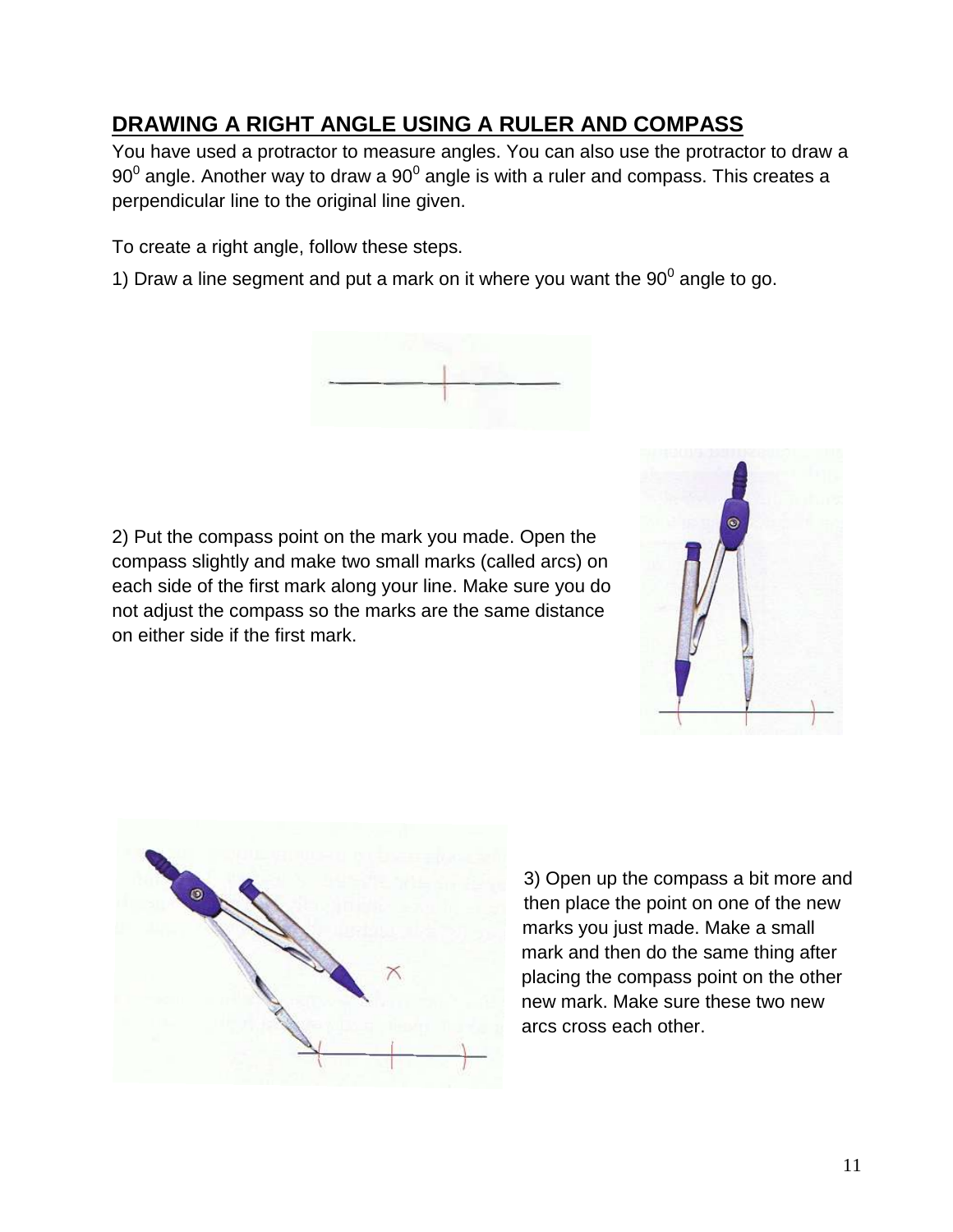4) Draw a line segment that goes through the point where the arcs crossed and the first mark you made. The new line and the first line you drew are perpendicular to each other, and therefore form a  $90^0$  or right angle.



# **ASSIGNMENT 5 – DRAWING A RIGHT ANGLE USING A RULER AND COMPASS**

1) Draw a perpendicular line to the line on the page, using only a compass and a ruler. Ask your teacher for a compass if you don't have one. Do not erase any of your construction marks from the compass.

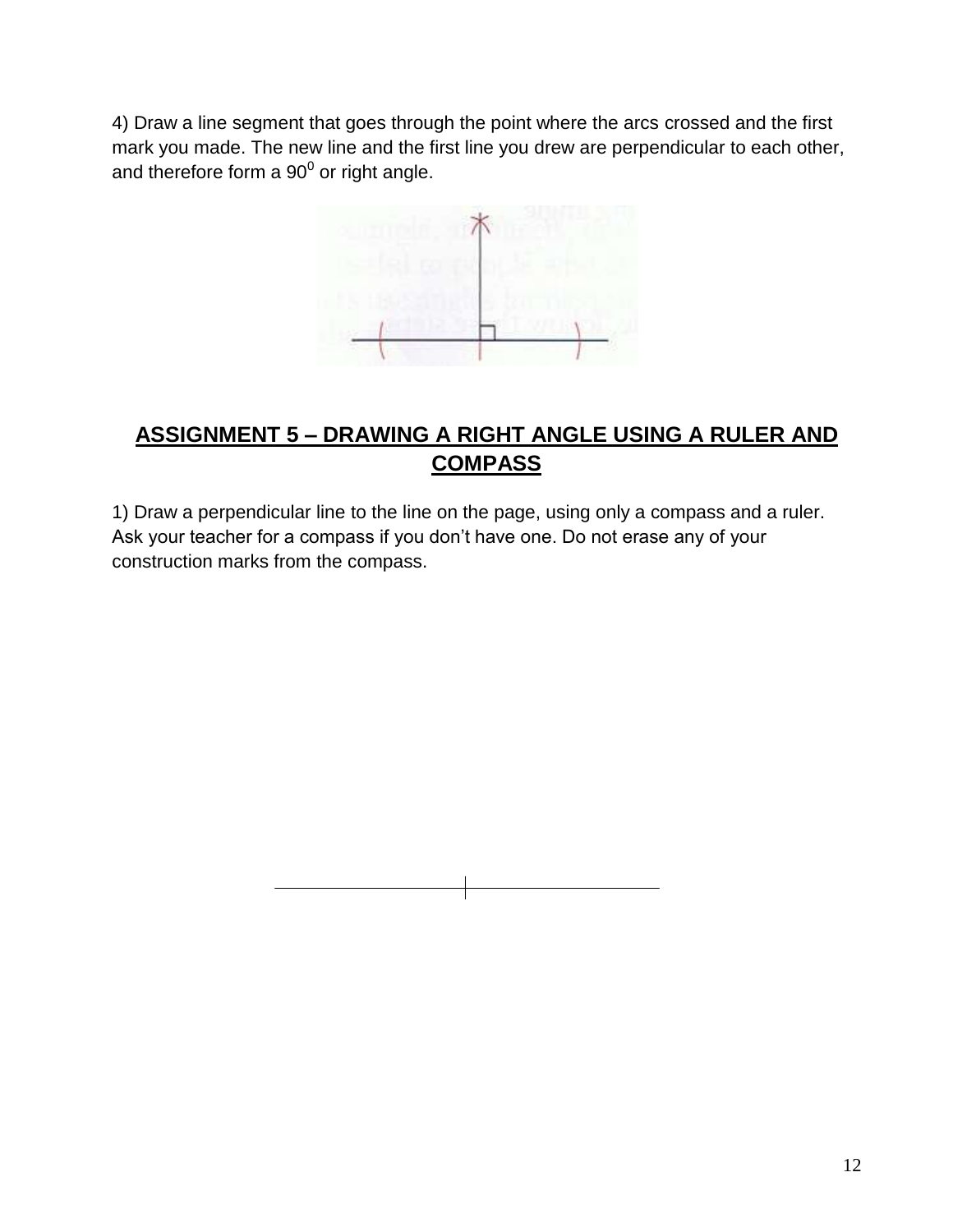# **COPYING AN ANGLE USING A COMPASS AND RULER**

You can also copy any angle with a compass and ruler. This is also referred to as replicating the angle, and is useful when you want to copy an angle from one figure to another out measuring.

To copy an angle, follow these steps.

1) Start with the angle you want to copy on your page. Using your compass, put the point of the compass on the vertex of the angle and draw an arc across both of the legs of the original angle.



2) Using a ruler, draw one leg of your new angle somewhere else on the page. Without adjusting the compass, put the point of the compass on one end of your new line and draw an arc of the same length as the one you drew on the original angle.



3) Bring the compass up to the original angle, and set it so that its point and pencil tip touch points where the original arc intersects the sides of the angle. This measures the size of the angle using the compass.

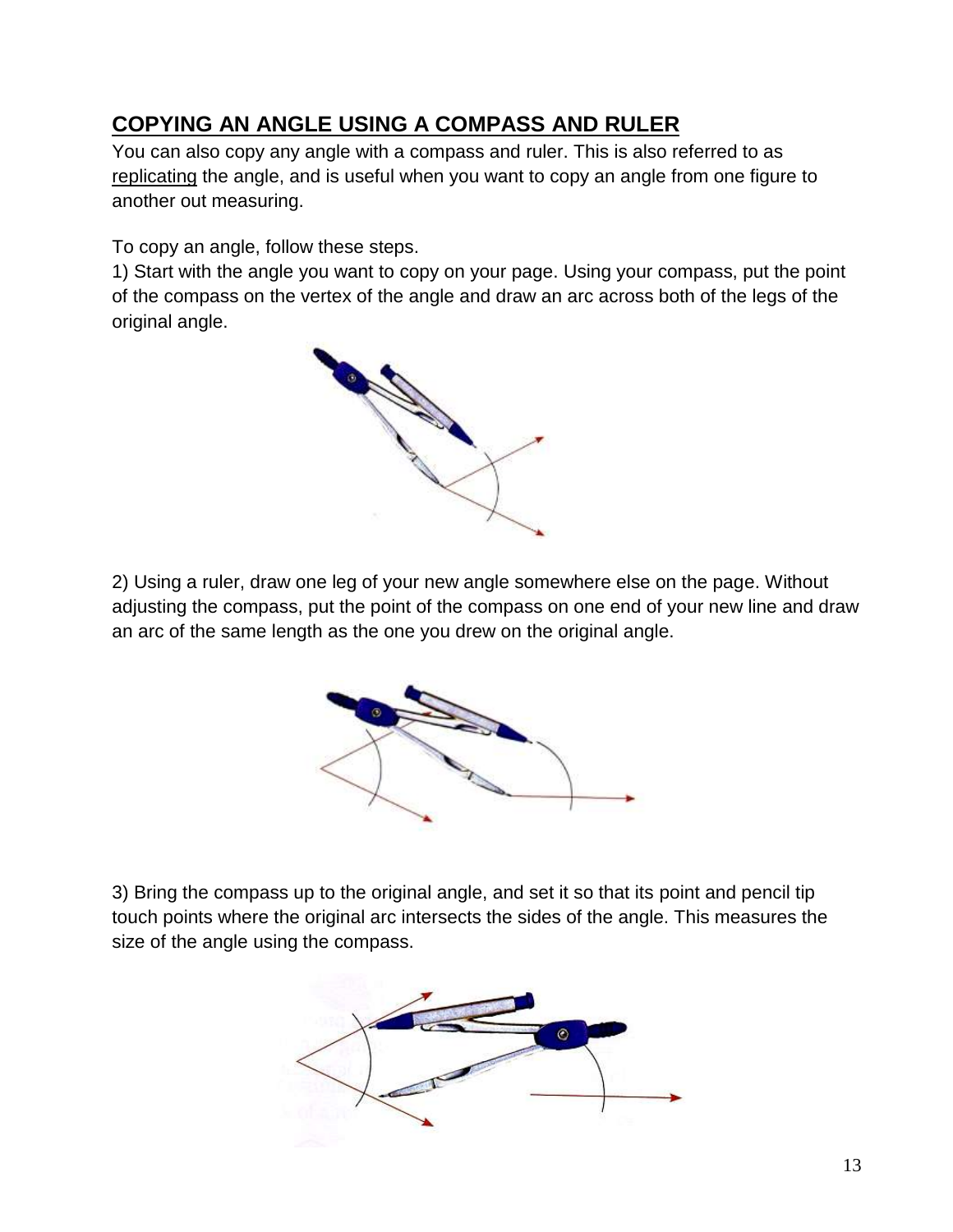4) On the new angle, place the compass point on the point where the side and the new arc meet. Draw a short arc through the big arc you drew before.



5) Use the ruler to draw the other side of the angle, from the vertex through the point where the two arcs intersect. The result is a new angle with the same measurement as the original angle.

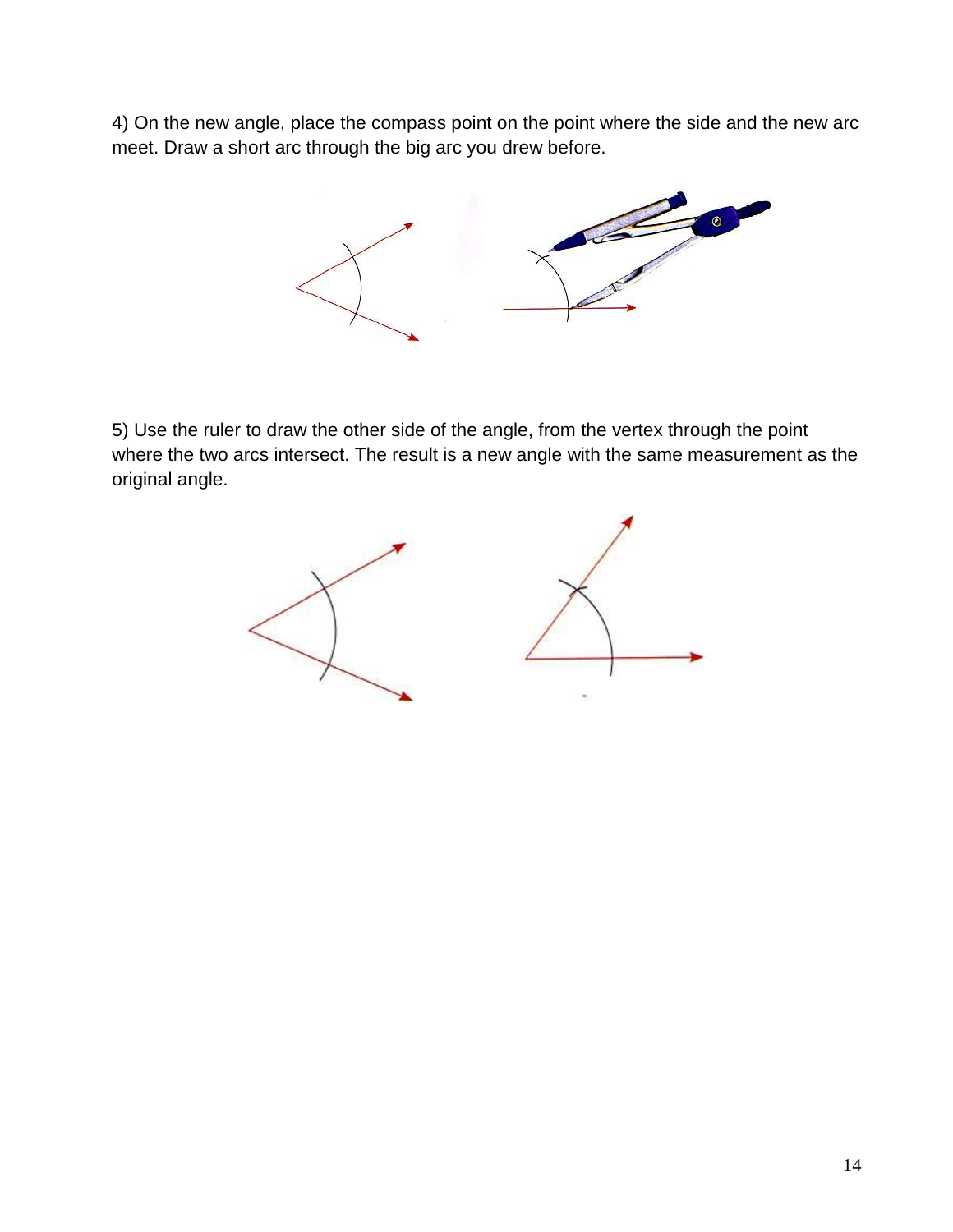# **ASSIGNMENT 6 – COPYING AN ANGLE USING A COMPASS AND RULER**

1) Copy the angle to another location on this page using only a compass and ruler. Ask your teacher for a compass if you don't have one. Do not erase any of your construction marks from the compass.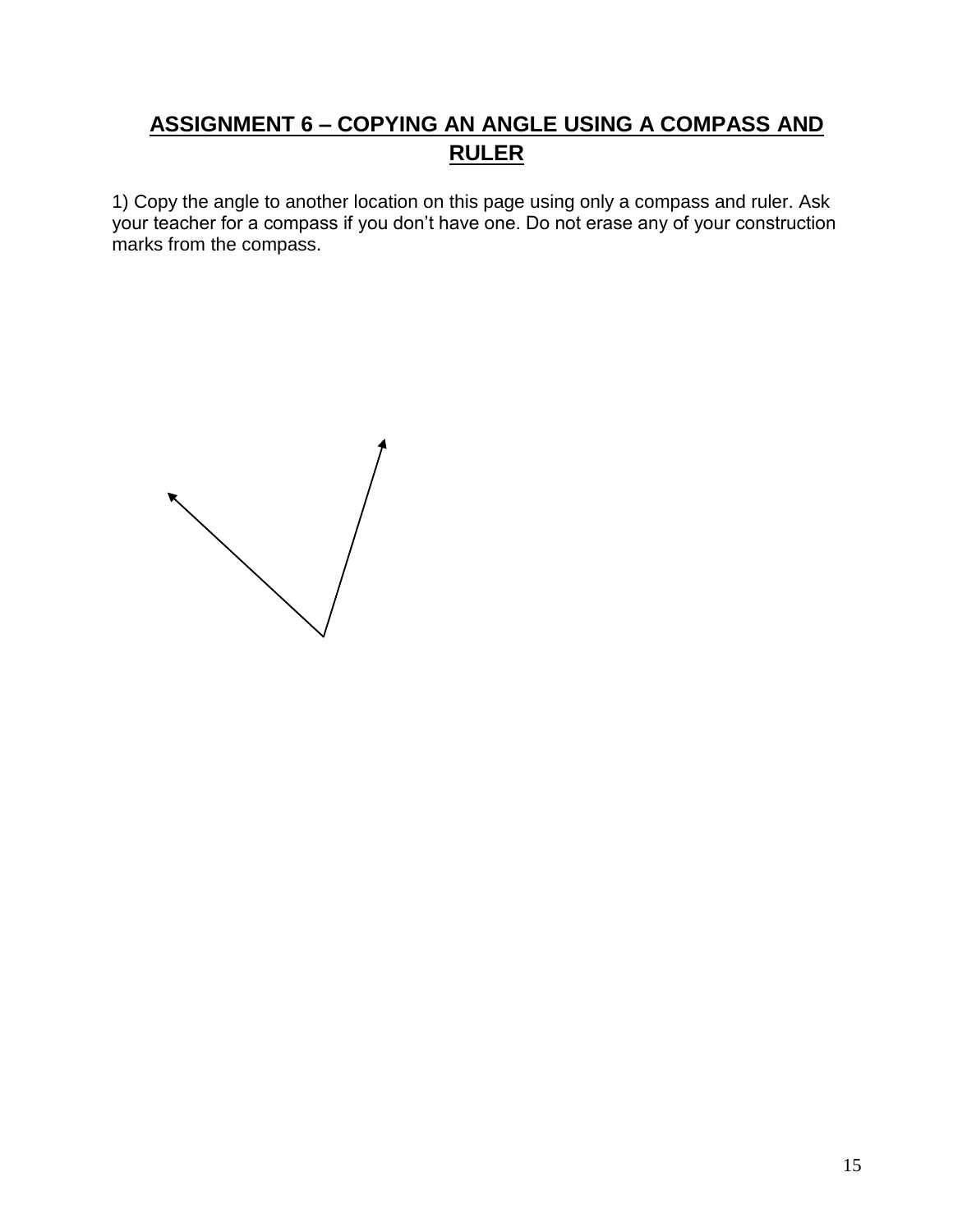#### **BISECTING AN ANGLE**

To bisect something means to cut it into two equal parts. An angle can be bisected into another ray, splitting the angle into two smaller but equal angles.

There are 2 ways to bisect angles and straight lines:

1) Using a protractor, measure the angle. Divide that measure in two and measure the resulting angle within the original angle.



2) To bisect an angle without a protractor, use a compass and a ruler. Complete the following steps:

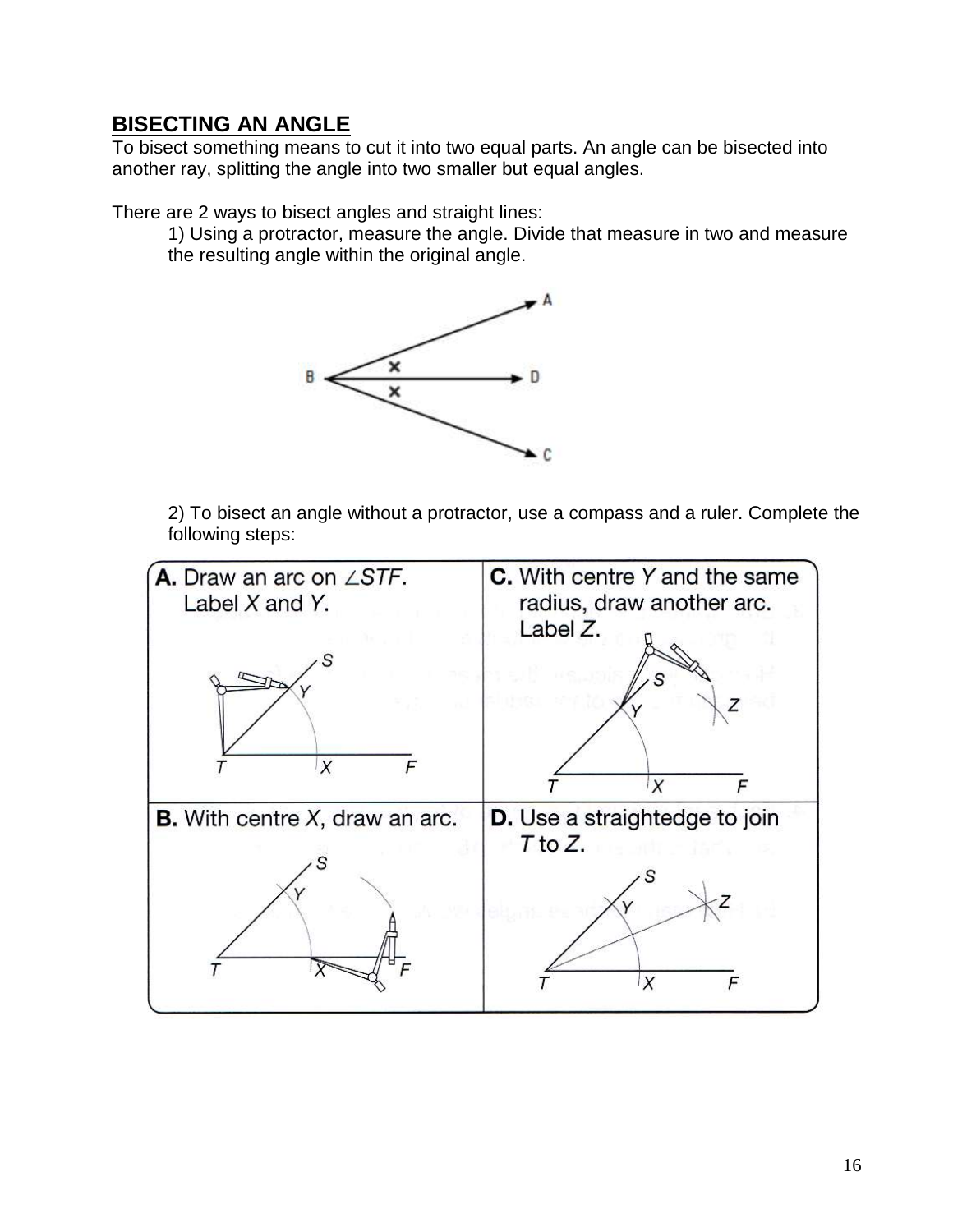# **ASSIGNMENT 7 – BISECTING AN ANGLE**

1) Bisect the angle below using only a compass, ruler, and pencil. Ask your teacher for a compass if you don't have one. Do not erase any of your construction marks from the compass.



- 2) If a right angle is bisected, what is the size of each angle?
- 3) An angle is bisected and the resulting angles are 78<sup>0</sup> each. How big was the original angle?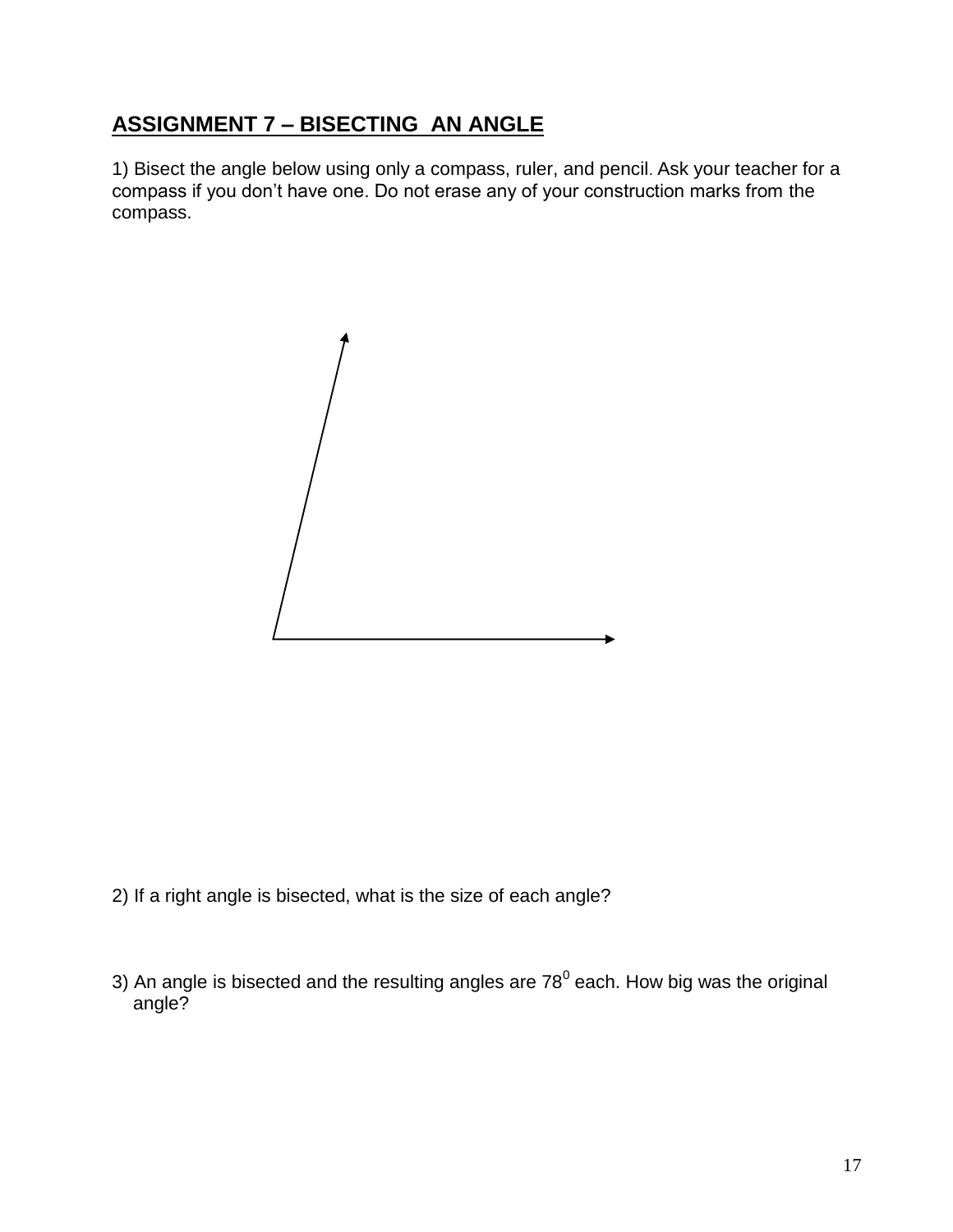### **PARALLEL AND PERPENDICULAR LINES**

**Parallel lines** are lines that are always the same distance apart. Parallel lines will *never* cross. A short form way of indication that lines are parallel is to use the symbol  $\parallel$ . So if you read the following: AB  $\parallel$  CD, it would mean that line AB is parallel to line CD. Arrows on the lines are also used to show that the lines are parallel.

We have already discussed perpendicular line. **Perpendicular lines** are two lines that meet at a right angle  $-90^{\circ}$ . The symbol to show that two lines are perpendicular when writing about them is  $\perp$ . So to say that line EF is perpendicular to line GH you might see the following:

 $EF + GH$ 

The little box in the corner of a right angle also illustrates this.

 $\geq$ 



### **ASSIGNMENT 8 – PARALLEL AND PERPENDICULAR LINES**

1) Using a protractor, determine whether these lines are perpendicular.

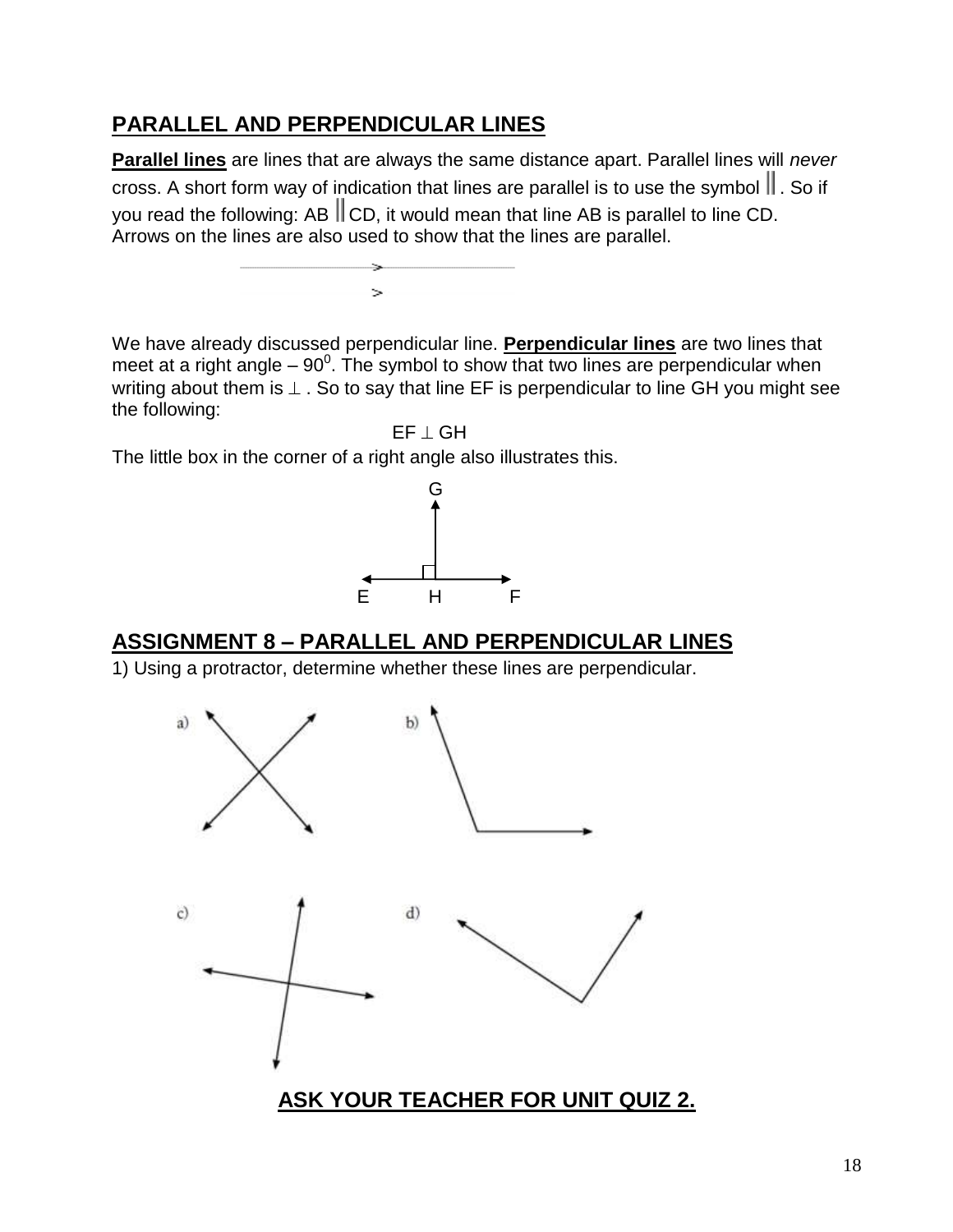### **LINES AND TRANSVERSALS**

Many angles can be formed by two lines and a transversal. By definition, a **transversal** is just a line that intersects (or crosses) two or more other lines. Whether or not the two lines the transversal crosses are parallel, there are specific relationships formed when lines intersect. The illustration below shows these relationships.



In this diagram, the two lines,  $\ell_1$  and  $\ell_2$  are clearly not parallel. The relationships described below hold true for parallel lines too.

**vertically opposite angles**: angles that are created by intersecting lines, these angles are opposite each other

Examples:  $\angle$  1 and  $\angle$  3  $\angle$  2 and  $\angle$  4  $\angle$  5 and  $\angle$  7  $\angle$  6 and  $\angle$  8

**interior alternate angles**: angles in opposite positions between two lines intersected by a transversal and also on alternate sides of the same transversal. These angles can be thought of as a "Z" pattern – see the illustration to the right. Note that the "Z" can be stretched out or backwards too.

Examples:  $\angle 3$  and  $\angle 5$   $\angle 4$  and  $\angle 6$ 

**corresponding angles**: two angles that occupy the same relative position at two different intersections. These angles can be thought of as an " $F$ " pattern  $-$  see the illustration to the right. Note that the "F" can be upside down or backwards too.

Examples:  $\angle$  1 and  $\angle$  5  $\angle$  2 and  $\angle$  6  $\angle$  3 and  $\angle$  7  $\angle$  4 and  $\angle$  8



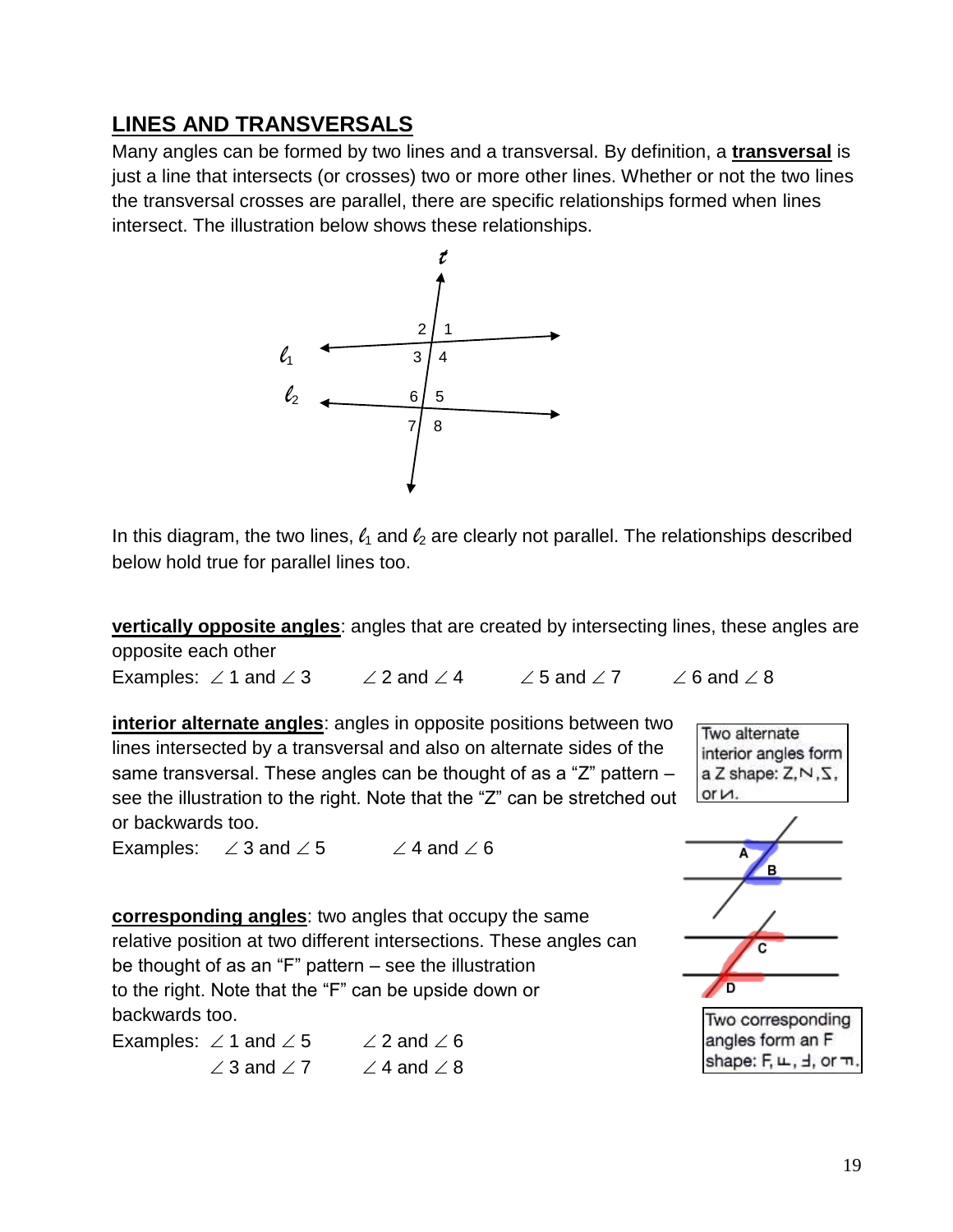**exterior alternate angles**: angles in opposite positions outside two lines intersected by a transversal and also on alternate sides of the same transversal. These angles can be thought of as an outside "Z" pattern – see the illustration to the right. Note that the "Z" can be stretched out or backwards too.

Examples:  $\angle$  1 and  $\angle$  7  $\angle$  2 and  $\angle$  8

**interior angles on the same side of the transversal**: angles inside the two lines that are intersected by the transversal and also on the same side of the transversal. This forms a "C" pattern. Examples:  $\angle 3$  and  $\angle 6$   $\angle 4$  and  $\angle 5$ 

Two interior angles on the same side of a transversal form a C pattern:  $\Box$ ,  $\Box$ , or  $\Box$ .

**exterior angles on the same side of the transversal:** angles outside the two lines that are intersected by the transversal and also on the same side of the transversal. Examples:  $\angle$  1 and  $\angle$  8  $\angle$  2 and  $\angle$  7

### **ASSIGNMENT 9 – LINES AND TRANSVERSALS**

1) Using the diagram below, identify the relationship between each pair of angles named.

 $2/1$  $58$  $7/3$  4 6 a)  $\angle$  7 and  $\angle$  8 b) 2 and 7 \_\_\_\_\_\_\_\_\_\_\_\_\_\_\_\_\_\_\_\_\_\_\_\_\_\_\_\_\_\_\_\_\_\_\_\_\_\_\_\_\_\_\_\_\_\_\_\_\_ c)  $\angle$  1 and  $\angle$  6 d)  $\angle$  5 and  $\angle$  7 e) 6 and 7 \_\_\_\_\_\_\_\_\_\_\_\_\_\_\_\_\_\_\_\_\_\_\_\_\_\_\_\_\_\_\_\_\_\_\_\_\_\_\_\_\_\_\_\_\_\_\_\_\_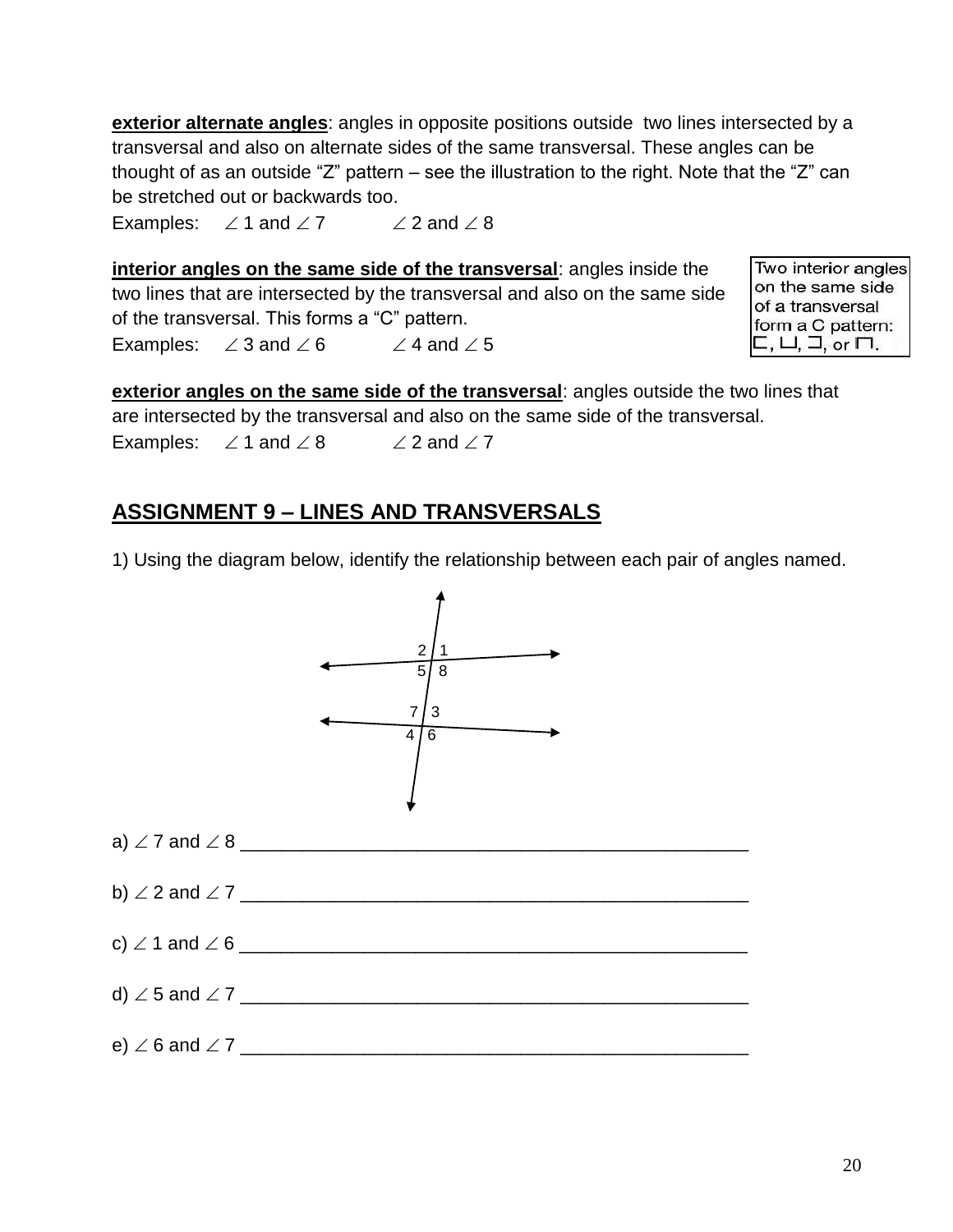2) Using the diagram below, identify the following angles.



- a) an exterior alternate angle to  $\angle$  2
- b) an interior angle on the same side of the transversal as  $\angle$  7
- c) an interior alternate angle to  $\angle$  4
- d) a corresponding angle to  $\angle$  5
- e) a vertically opposite angle to  $\angle 3$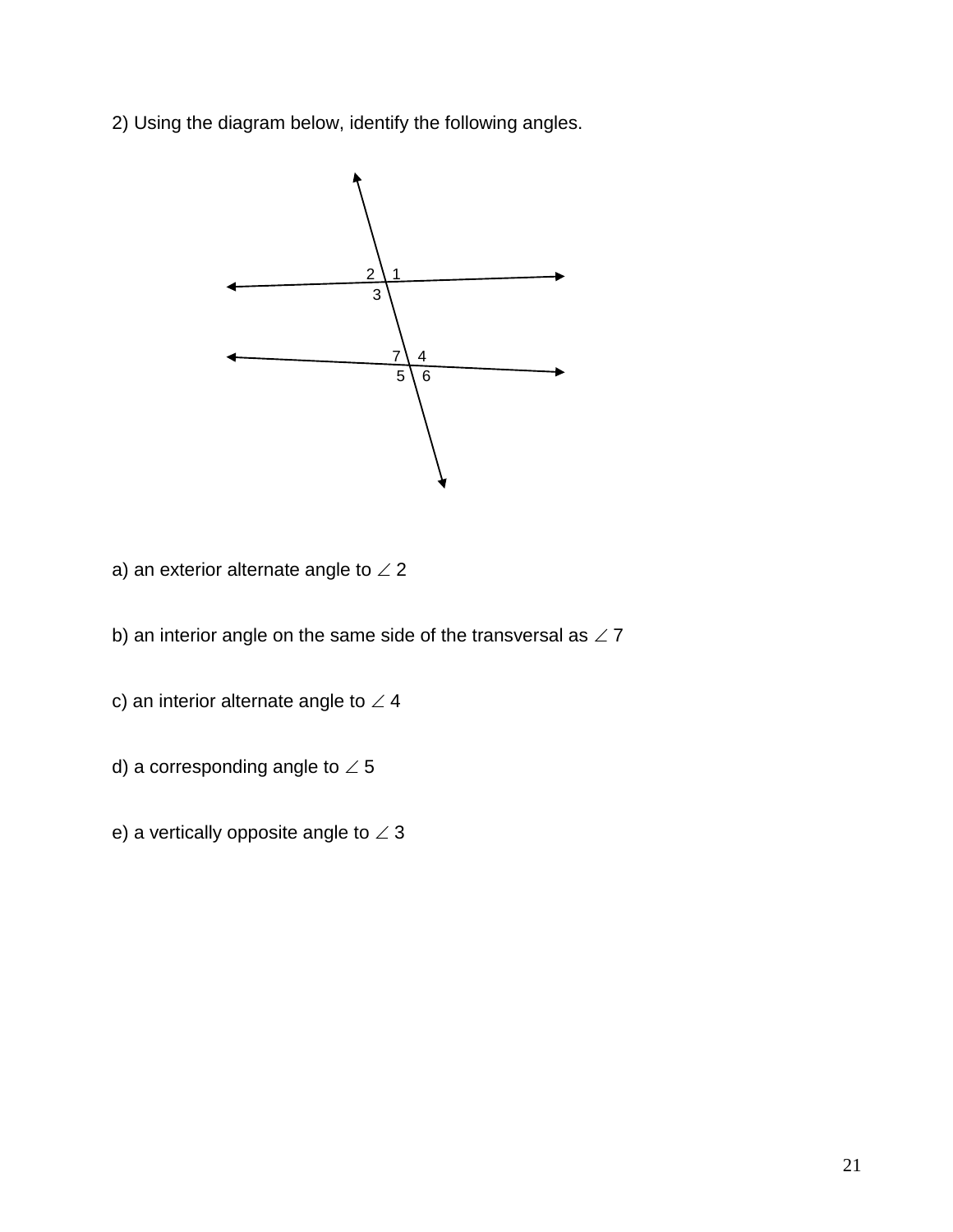3) Using the diagram below, calculate the size of each unknown angle indicated in the figure. Hint: Remember what the angle measure of a straight angle is. Show your calculations below the diagram.



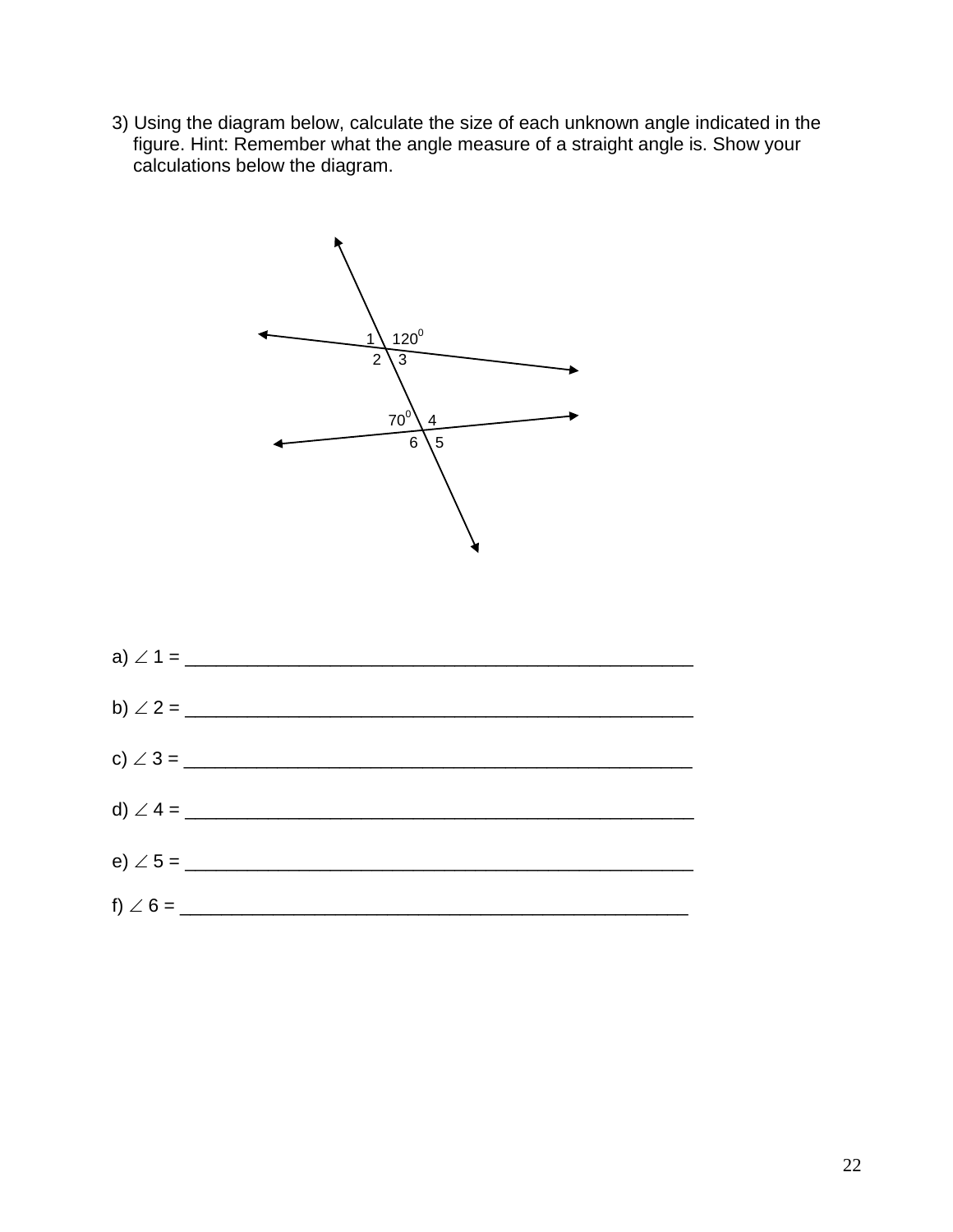### **PARALLEL LINES AND TRANSVERSALS**

So far, the transversals we have used have not crossed parallel lines. If the lines are parallel however, there is more information about the measures of the angles that can be determined.



If the lines crossed by the transversal are parallel, the following are true:

- the interior alternate angles are equal
- the exterior alternate angles are equal
- the corresponding angles are equal
- interior angles on the same side of the transversal are supplementary
- exterior angles on the same side of the transversal are supplementary

Conversely, if you know that two lines are crossed by a transversal and any of the above relationships are true, then the angles must be parallel.

Example: In the diagram below, the two lines,  $\ell_1$  and  $\ell_2$  are parallel. What are the measures of the three angles indicated? Explain your answers.



Solution:

- $\angle$  1 = 122<sup>0</sup> it is a corresponding angle to  $\angle$  4 so they are equal.
- $\angle$  2 = 58<sup>0</sup> it is the supplement to  $\angle$  4 so they add up to 180<sup>0</sup>.
- $\angle$  3 = 58<sup>0</sup> it is vertically opposite to  $\angle$  2 so they are equal.

NOTE: This is not the only way to determine the angle measures. There are other possible solutions to find the same answers.

### **NOTE: THE ANGLES IN A TRIANGLE ALWAYS ADD UP TO 180<sup>0</sup> - ALWAYS!**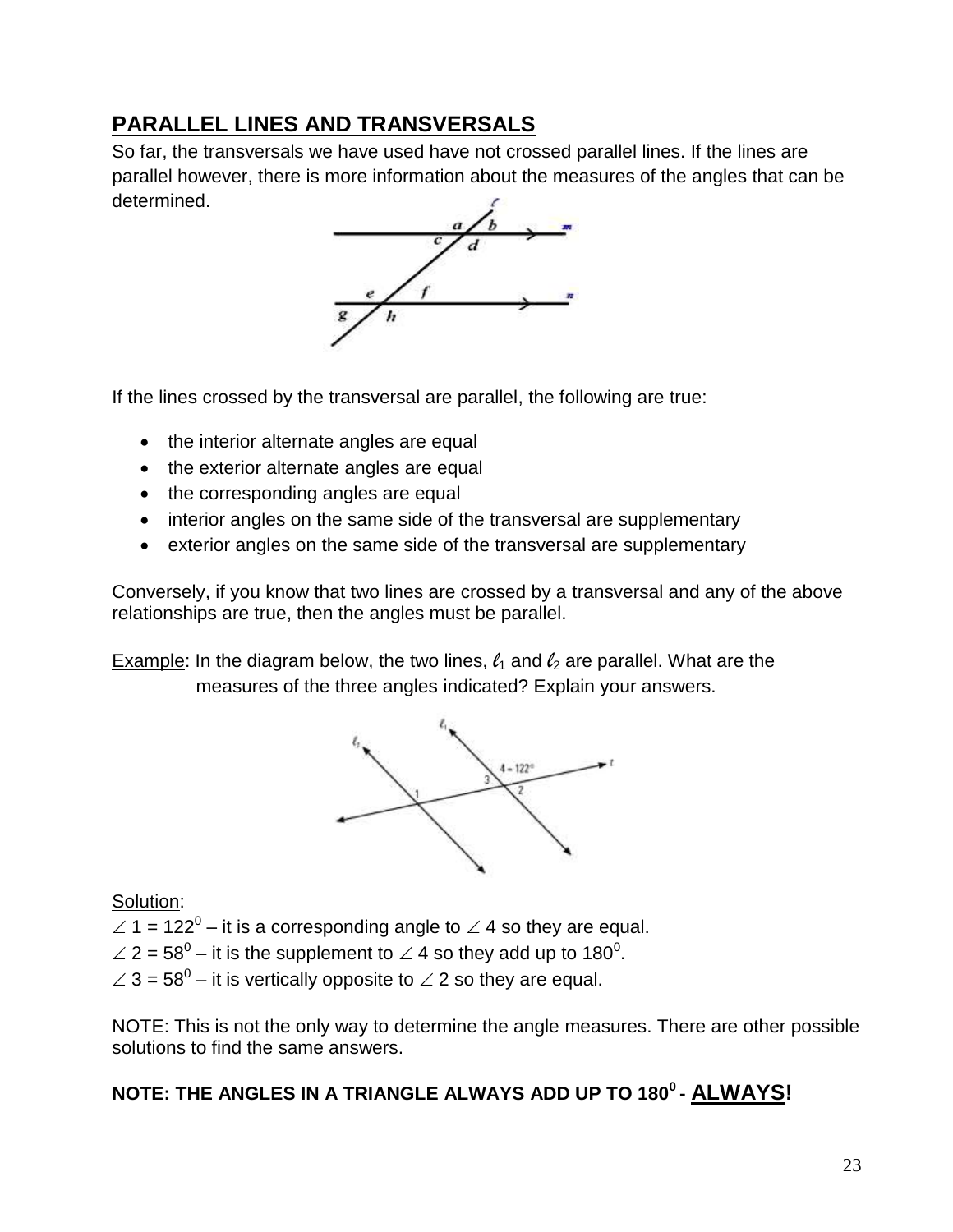#### **ASSIGNMENT 10 – PARALLEL LINES AND TRANSVERSALS**

1) If  $\angle$  A is 160°, what is the measure of  $\angle$  B? Explain your reasoning.



2) In the diagram below, the two lines crossing the transversal are parallel. State the relationship between the pairs of angles and the relationship of their angle measurements.



3) The diagram below shows two pipes that are vertical but not yet parallel to each other. How much must the second pipe be moved (what angle) to make them parallel? Show your calculations.